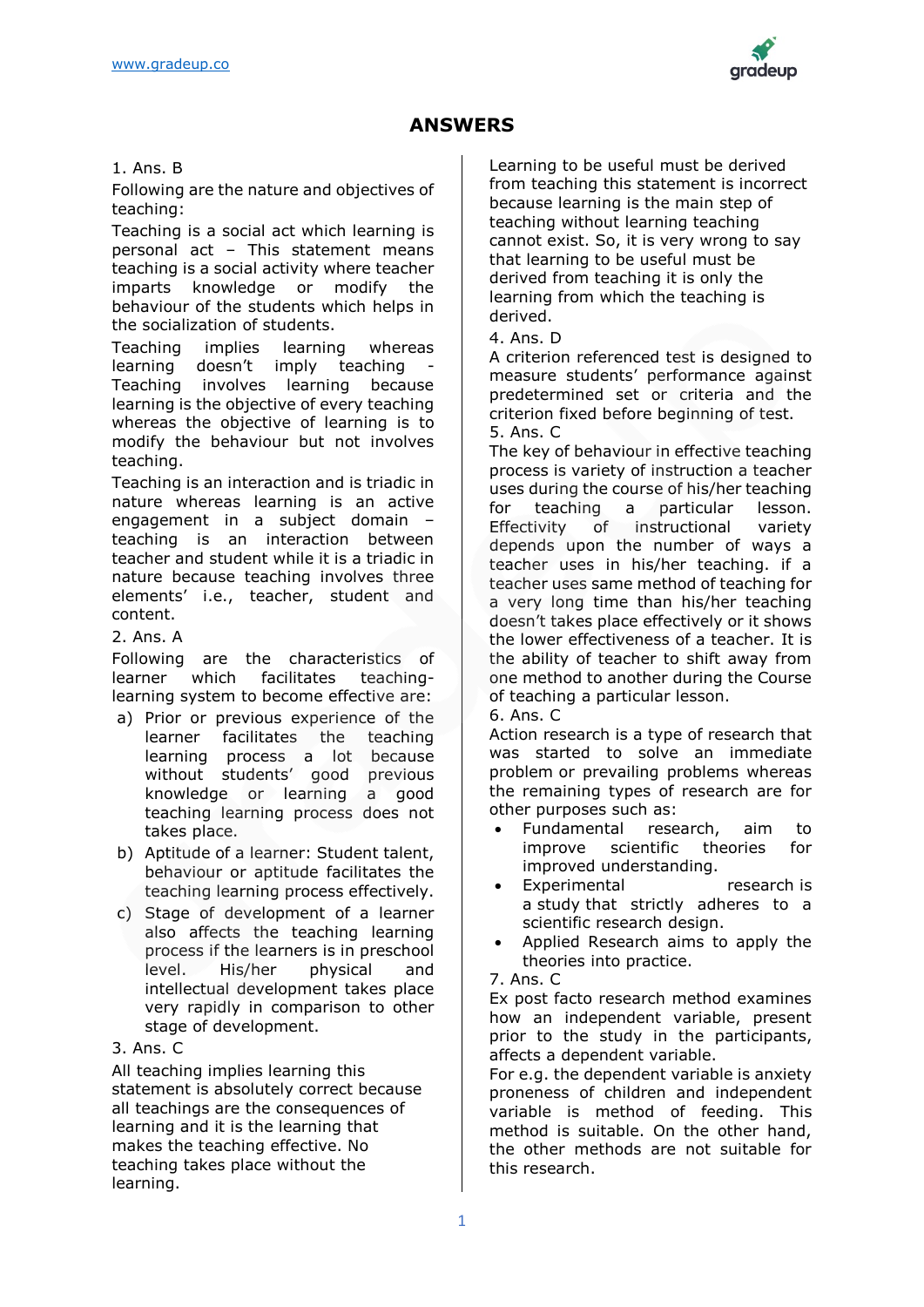

• Case study method involves deep and detailed examination of the case as well as its related conditions.

• Survey is used for collecting data from

a relevant group of respondents.

• Experimental research is a study that incorporates a scientific research design. 8. Ans. C

A wider spectrum of ideas and issues may be made possible in a conference as, it is a meeting, lasting a few days, which is organized on a particular subject or to bring together people who have a common interest.

On the other hand, a research article tries to gives report on the study of empirical research conducted by the authors.

Workshop is a meeting at which a group of people engage in intensive discussion and activity on a particular subject or project.

9. Ans. D

The List of tables and figures, Table of contents, Conclusions of the study are the main components of thesis whereas the bibliography and appendices are the supplementary pages.

- Appendices **provides** the supplementary or additional information to the main thesis and always appear after the bibliography page.
- Bibliography lists down the sources of references used for preparing the thesis.
- 10. Ans. D

Research ethics is specifically related to the analysis of ethical issues that are raised when people are involved as participants in research.

The reporting of research findings is susceptible to the issue of research ethics, as there cannot be any distortion with the findings.

Whereas the other three options are not susceptible to the issue of research ethics because these are not influenced by research ethics.

11. Ans. A

The given paragraph mentions the first three points as the factors of vulnerability of poor people to climate change: "Vulnerability to climate change is not just a function of **geography or dependence on natural resources**; it also has social, **economic** and political dimensions which influence how climate change affects different groups. Poor people **rarely have insurance** to cover loss of property due to natural calamities…"

So, besides geography and natural resources, lack of money plays a major role increasing the vulnerability of the poor. Thus, option A is the correct answer.

12. Ans. A

According to the given passage, "Adaptation is a process through which societies make themselves better able to **cope with an uncertain future**. Adapting to climate change entails taking the right measures to **reduce the negative effects of climate change (or exploit the positive ones**) by making **the appropriate adjustments and changes**."

Hence, all the alternatives are correct with reference to the question asked and option A is the correct answer.

13. Ans. B

According to the given passage, "Because of the speed at which climate change is happening due to global temperature rise, it is urgent that the vulnerability of **developing countries** to climate change is reduced and their **capacity to adapt is increased and national adaptation plans are implemented**". Thus, option B is the correct answer.

14. Ans. C

According to the given passage, "Communities must build their resilience, including adopting appropriate technologies while making the most of traditional knowledge… Local coping strategies and knowledge need to be used in **synergy with government and local interventions."** Thus, the author suggests that traditional knowledge should be used through cooperation between government and local interventions. Thus, option C is the correct answer.

15. Ans. C

The given passage begins by stating how Climate Change poses threat to sustainable development and how the poor people are the worst affected in the process. The passage gives a resolution to the problem by suggesting that "It is vital that these communities are helped to adapt to the changing dynamics of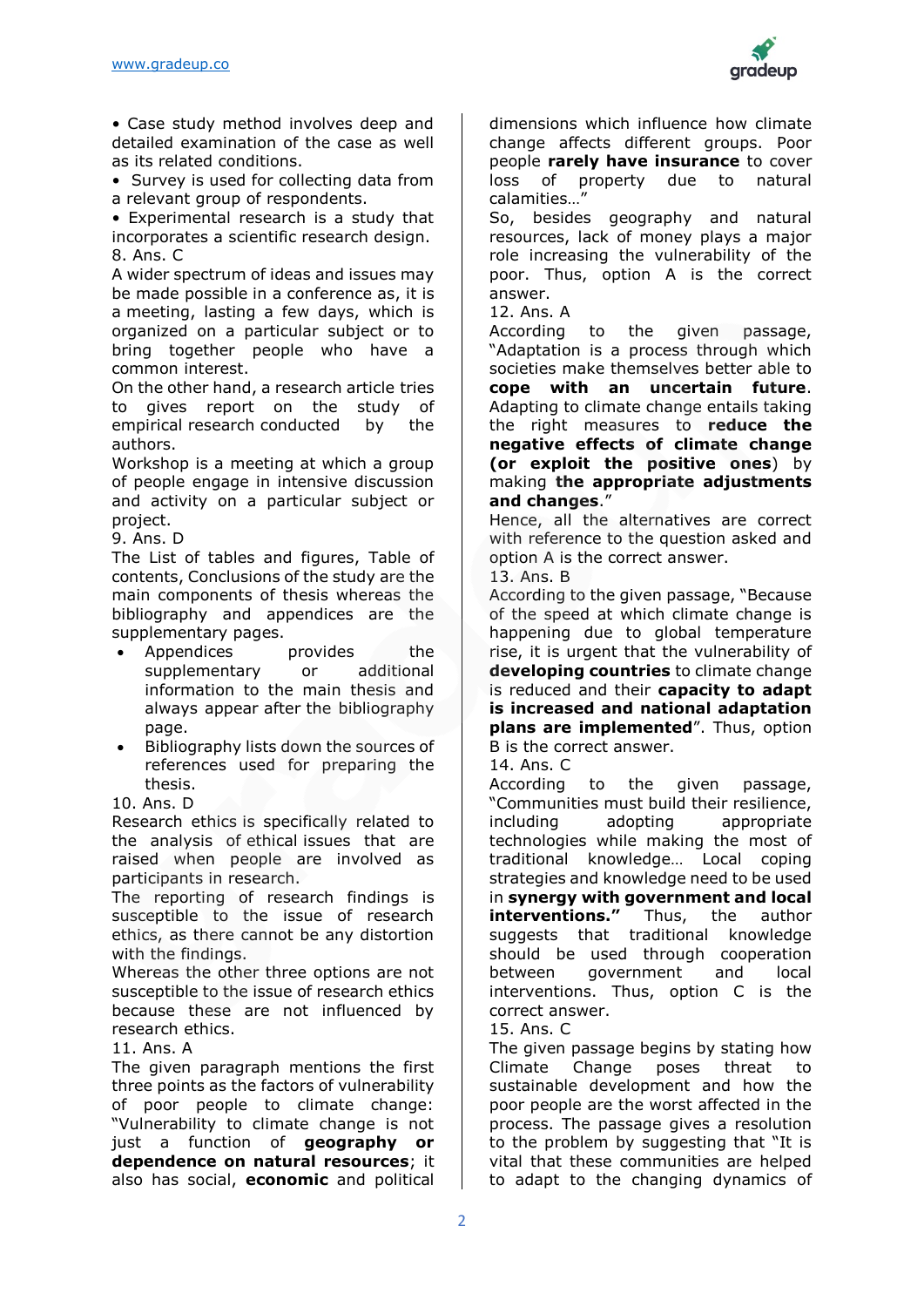

nature". Also, this change must not only occur at the individual or community level, but at the national and international level.

Hence, the passages focus on the concept of adaptation to climate change and option C is the correct answer.

16. Ans. C

- The interaction between teacher and students should create a sense of development between both the parties. Both of them should gain from the interaction.
- The interaction should neither create any difference between them nor any confusion.
- Even distortion of information should not take place between their interaction.

17. Ans. A

- Spatial audio reproduction refers to the process of recreating the impression of a real or fiction sound environment
- This activity increases the respect for teacher and Interest in technology orientation instead of reducing it. This activity also raises the level of motivation of the students.
- This only reduces the cognitive load of students in understanding the concept. They don't have to put in much extra effort cognitively to understand.

18. Ans. B

The classroom communication should be empathetic as it means showing an ability to understand and share the feelings of another. The other options are false as:

- Contrived means created or arranged in a way that seems artificial and unrealistic.
- Abstract means existing in thought or as an idea but not having a physical or concrete existence.
- Non-descriptive means lacking description.

19. Ans. D

A good communicator mostly begins his/her **presentation** with an ice breaker.

- Ice breaker, can be any game or an activity which is used to introduce people to each other and to make them feel relaxed and comfortable.
- It is an effective way to begin a presentation or training session.

Beginning with a complex question, repetitive phrase or non-sequitur is not a good idea.

20. Ans. A

The probability of message reception can be enhanced by stating a view-point or an opinion about the concerned subject in the classroom.

The ignorance, information load, high decibel audio tools do not make sure that the message has been received in an intended manner. Therefore, the correct answer is A.

21. Ans. A

- 1 6 15 28 45 **66** 5 9 13 17 **21** Difference of difference is 4.
- 22. Ans. B 1 st letter- A +3 D +4 H +5 M +6 **S** 2 nd letter- B +5 G +6 M +7 T +8 **B** 3 rd Letter- D +7 K +8 S +9 B +10 **L**

23. Ans. C









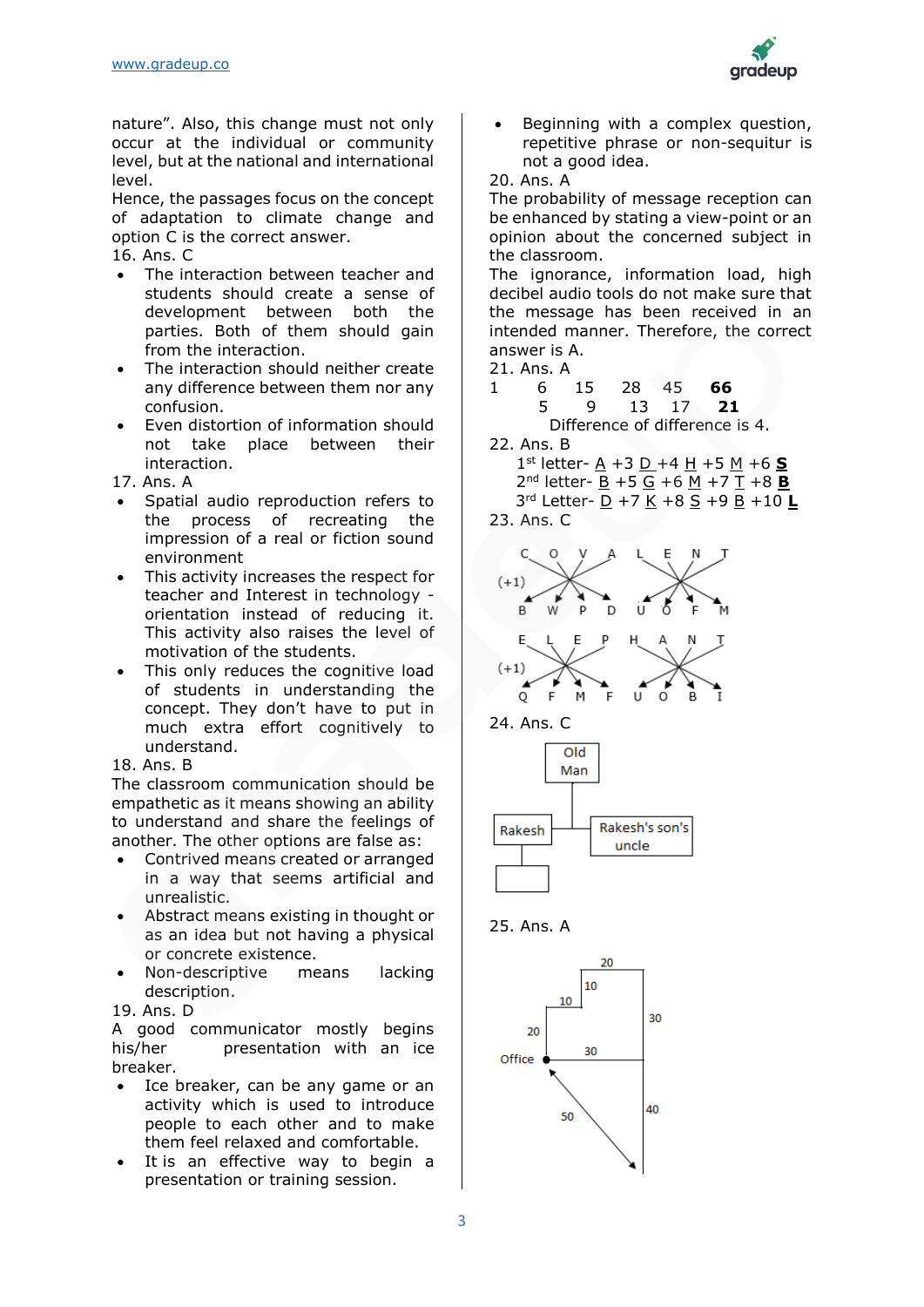

### 26. Ans. C

The above two statements can be considered as argument because:

- An argument is a series of statements, called the premises, intended to determine the degree of truth of another statement, the conclusion.
- Here the premise is: no one was there when life first appeared on earth. And the conclusion is: Any assertion about life's origin, thus, should be treated as a theory. The conclusion supports the premises.
- On the other hand, these statements neither explain any history nor describing any series of events or a story, So the option A and Option C is incorrect.
- Conjecture refers to conclusion or proposition based on incomplete information, for which no proof has been found. Therefore, option D is also incorrect.

#### 27. Ans. D

The rule of square of opposition (AEIO Rule) implies here:

#### **Four types of propositions, are, say for instance.**

| А:                                   | All | S | are |  |
|--------------------------------------|-----|---|-----|--|
| Е:                                   | N٥  |   | are |  |
| I: Some                              |     |   | are |  |
| $\mathsf{\Omega}$ : Some S are not P |     |   |     |  |

**O**: Some S are not P*.*

- The two statements are related in such a way that they can both be true but they cannot both be false are said to be sub contrary.
- According to the rule, I and O propositions are *sub contrary*.
- Therefore, Statement B and Statement C are sub contrary.

#### 28. Ans. D

- A deductive argument is said to be invalid if the conclusion does not logically follow from the premises the conclusion can be false even when the premises are true.
- Note that a valid argument does not necessarily mean that the conclusion is true; if a premise is false, the conclusion can be false even if the argument is valid.

29. Ans. C From (i) **Bats Mammal** 





Among the four conclusions, only iii seem to be true because:

- From the above figures, no relation can be drawn between birds and mammals. Therefore, option1 and 2 are false.
- Option 4 is also false as All mammals are bats is false.
- Option 3 is true as No bats are birds can be easily concluded.

#### 30. Ans. A

This argument is analogical in nature. The analogy here is-Melting Ice cubes is compared with the melting sea –ice and glass of water is compared with ocean. So, there is similarity between the objects. So, the correct answer is A. 31. Ans. B

| Decades   | Decadal growth Population   |
|-----------|-----------------------------|
| 1961-1971 | $548.15 - 439.23 = 108.92$  |
| 1971-1981 | 683.32 - 548.15 = 135.17    |
| 1981-1991 | $846.42 - 683.32 = 163.1$   |
| 1991-2001 | $1028.73 - 846.42 = 182.31$ |
| 2001-2011 | 1210.19-1028.73=181.46      |

## So, option B is correct.

32. Ans. D

|         | Car decadal growth%                         |  |  |  |
|---------|---------------------------------------------|--|--|--|
| In 1971 | $(6.82 - 3.1)/3.1 \times 100 = 120\%$       |  |  |  |
| In 1981 | $(11.6 - 6.82) \times 100/6.82 = 70\%$      |  |  |  |
| In 1991 | $(29.54-11.6) \times 100/11.6 = 154\%$      |  |  |  |
| In 2001 | $(70.58 - 29.54) \times 100/29.54 = 139\%$  |  |  |  |
| In 2011 | $(191.23 - 70.58) \times 100/70.58 = 171\%$ |  |  |  |
|         |                                             |  |  |  |
|         | Two wheelers decadal growth%                |  |  |  |
| In 1971 | $(5.76 - 0.88)/0.88 \times 100 = 554\%$     |  |  |  |

| In 2011 | $(1018.65-385.56)/385.56\times100=164\%$ |
|---------|------------------------------------------|
| In 2001 | $(385.56 - 142)/142 \times 100 = 171\%$  |
| In 1991 | $(142-26.18)/26.18\times100=442\%$       |
| In 1981 | $(26.18 - 5.76)/5.76 \times 100 = 354\%$ |
| In 1971 | $(5.76 - 0.88)/0.88 \times 100 = 554\%$  |
|         |                                          |

So, option D is correct. 33. Ans. A

% growth every year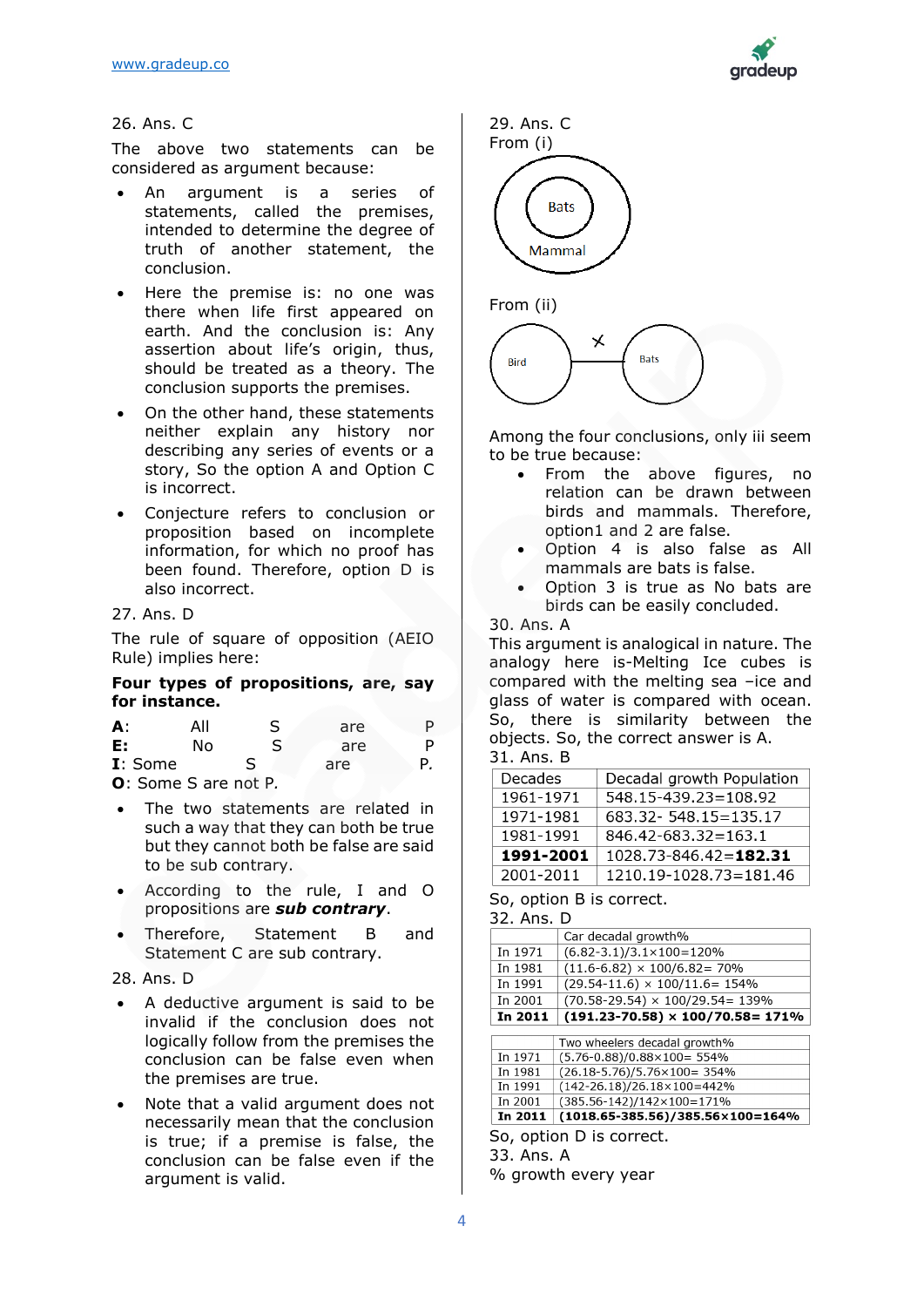

In  $1961-1971= (6.82-3.1) \times 100/3.1=$ 120% In  $1971-1981 = (11.6-6.82) \times 100/6.82=$ 70% In  $1981-1991 = (29.54-11.6)$  × 100/11.6= 154% In  $1991-2001 = (70.58-29.54)$  × 100/29.54= 139% In  $2001 - 2011 = (191.23 - 70.58)$  × 100/70.58= 171% Average % growth every year =  $(120 +$ 70 + 154 + 139+171)/5=130.8**~ 131%.** So, option A is correct. 34. Ans. A Total passenger vehicles= (70.58+6.34)/ 549.91 ×100= 13.98 ~ **14%** 35. Ans. A Total Two wheelers in  $2011 = 1018.65$ lakh Total population in  $2011 = 1210.19$ million Per capita ownership=  $1018.65 \times 10^{5}$  $(1210.19\times10^6) = 0.084$ So, option A is correct. 36. Ans. D URL is the name for a webpage address. URL stands for Uniform Resource Locater. 37. Ans. B The data storage is the capacity to store the data on the different fields. The correct sequence of the data storage is: Bits, bytes, fields, records, files and databases. Bit is the smallest unit of storage. 1 Byte  $= 8$  bits. A field is a unit of data consisting of one or more characters. A record is the collection of the fields. Similarly, a file consists of many numbers of records. A database is the collection of files. 38. Ans. D .com stands for commercial use. Most of the businesses uses .com extension. The domain that is used by the company is .com. 39. Ans. C USB stands for Universal Serial Bus. USB is an external device which is connected to a computer port. 40. Ans. D 1 Gigabytes is equal to one billion characters.  $1GB = 10<sup>9</sup>$  characters.

41. Ans. A

Suspended fine particles is the major cause of respiratory disease.

42. Ans. B

In urban areas, smog episodes occur very frequently in winters is true. As this smog occurs due to many reasons like pollution, burning of biomass/plastic, when sunlight and heat react with the different gases.

In winters, a lot of biomass is burnt by people for heating purposes or to keep themselves warm is also true. But it is not the only reason for occurrence of smog in winters.

So, both the assertion and reason are true but reason is not the correct explanation of the assertion. So, option B is correct.

43. Ans. C

Occurrence of Natural hazards are affected by the changes in the land use, drainage and construction as there is no proper flow of water due to unregular construction and climate change.

44. Ans. A

Chloro fluoro carbons is a compound which have the traces of carbon, chlorine and fluorine. CFC is a pollutant that is not produced both naturally and as a result of industrial activity.

45. Ans. D

Hydrogen (H2) is the fuel of energy that is the most environment friendly. Many researchers are working on hydrogen operated vehicles. Hydrogen might be used as an alternative fuel for different vehicles.

46. Ans. C

Higher Education in India has certain goals to achieve:

- Access Education is the right to every individual. So, higher education institutes have the duty to ensure education access to every learner.
- Equity, Quality and Excellence The first and the foremost motive of every higher education institute is to ensure quality and proper infrastructure to the students.
- Relevance and value-based education – The higher education institutes must provide value through education.